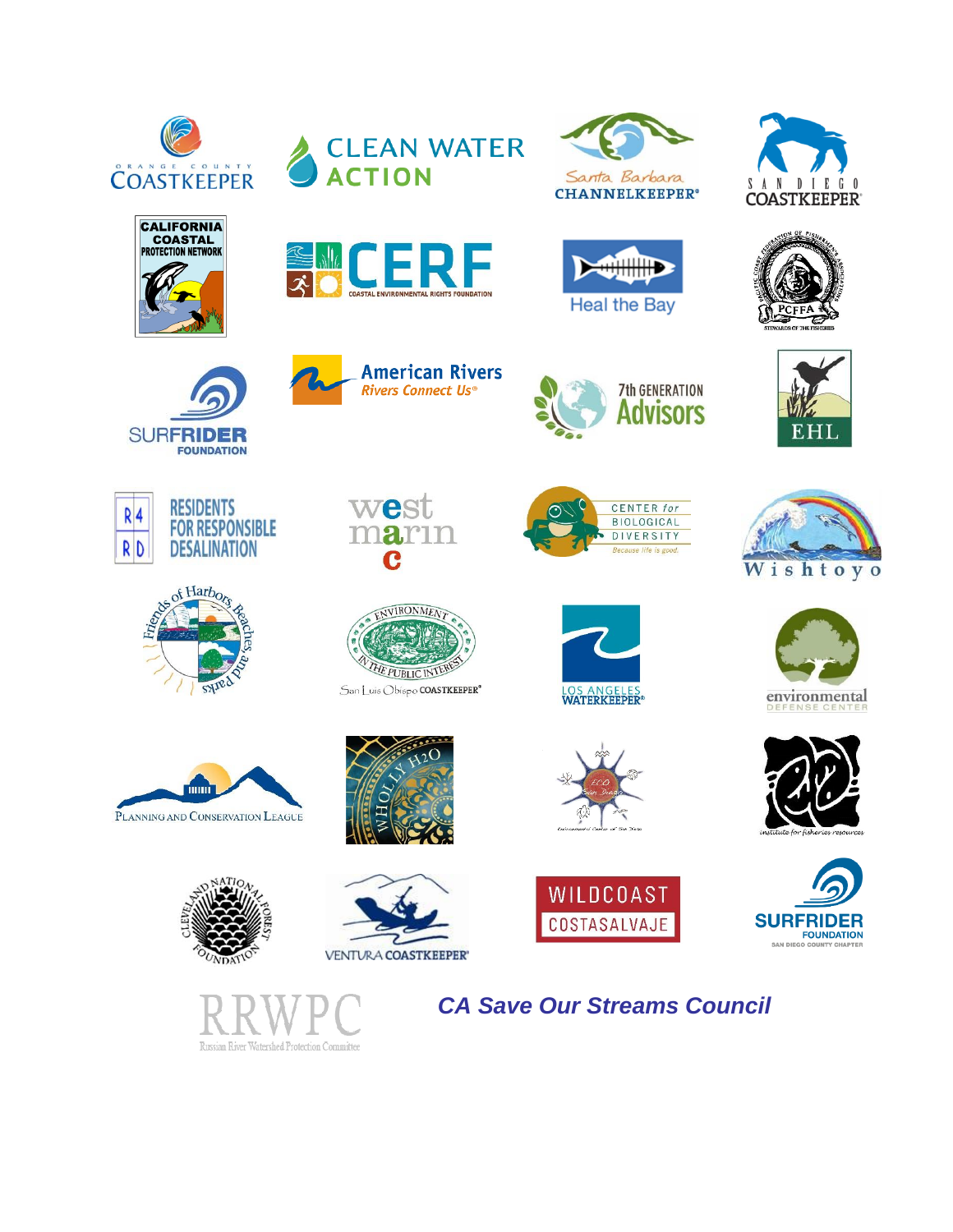January 6, 2015

Chair Felicia Marcus and Board Members c/o Jeanine Townsend, Clerk to the Board State Water Resources Control Board 1001 I Street,  $24<sup>th</sup>$  Floor Sacramento, CA 95814 *Sent via electronic mail to: [Kathy.Frevert@waterboards.ca.gov](mailto:Kathy.Frevert@waterboards.ca.gov)*

cc: Wade Crowfoot, Deputy Cabinet Secretary & Senior Advisor Martha Guzman-Aceves, Deputy Legislative Secretary Office of Governor Edmund G. Brown Jr. *Sent via electronic mail to: [wade.crowfoot@gov.ca.gov](mailto:wade.crowfoot@gov.ca.gov)*

## **RE: Oppose Credits for Drought-Resilient Supply Credits in Proposed Framework**

Dear Chair Marcus and Board Members:

Thank you for the opportunity to offer comment to the State Water Resources Control Board (State Water Board) on the Proposed Regulatory Framework for Extended Emergency Regulation for Urban Water Conservation (Proposed Framework). Our thirty organizations represent diverse communities throughout California, including tribes, fishing communities, surfers, environmental constituents, and disadvantaged communities. The undersigned organizations include organizations based in San Diego where the proposed credit at issue would apply. These organizations are San Diego Coastkeeper, Surfrider San Diego Chapter, Coastal Environmental Rights Foundation, Cleveland National Forest Foundation, WILDCOAST, and the Environmental Center of San Diego. Collectively, our organizations have spent decades working in our communities to promote conservation, and to ensure that decision-makers invest in sustainable, local water supplies. We have helped drive the local changes, and have implemented outreach and education efforts that have yielded progress on water conservation and efficiency. We applaud the Board's work to develop a successful framework to conserve water in urban areas. The mandatory urban twenty-five percent reduction invoked in the April 1, 2015 Executive Order has prompted many agencies and communities across California to meet and, in some cases, exceed their conservation goals.

As we consider the possible extension of emergency regulations and the continued dialogue with California communities about water, we oppose credits for new "drought-resilient" water supplies for several reasons. First, water suppliers have not provided any evidence that meeting mandatory water use reductions would curtail their ability to fully operate new local supplies and therefore have not demonstrated a need for this credit. Second, the purpose of the statewide emergency designation and subsequent drought emergency regulations is to reduce stress on our water resources from the Sierra Nevada Mountains, Sacramento-San Joaquin Delta, and Colorado River; this is best achieved by combining conservation and local supply development, not by allowing water suppliers to choose one at the expense of the other. Third, offering credits for new supplies incorrectly characterizes their development during a drought as an effective drought-response strategy; however, past experience suggests that these facilities could become stranded assets when the drought ends. Finally, granting credits for "drought-resilient" supplies sends a confusing message to Californians that water conservation is needed for some water sources, but not others. This undercuts the new water ethic we have collectively worked so hard to foster, which prioritizes the efficient use of *all* water resources in California, and sets a poor precedent for forthcoming long-term conservation measures.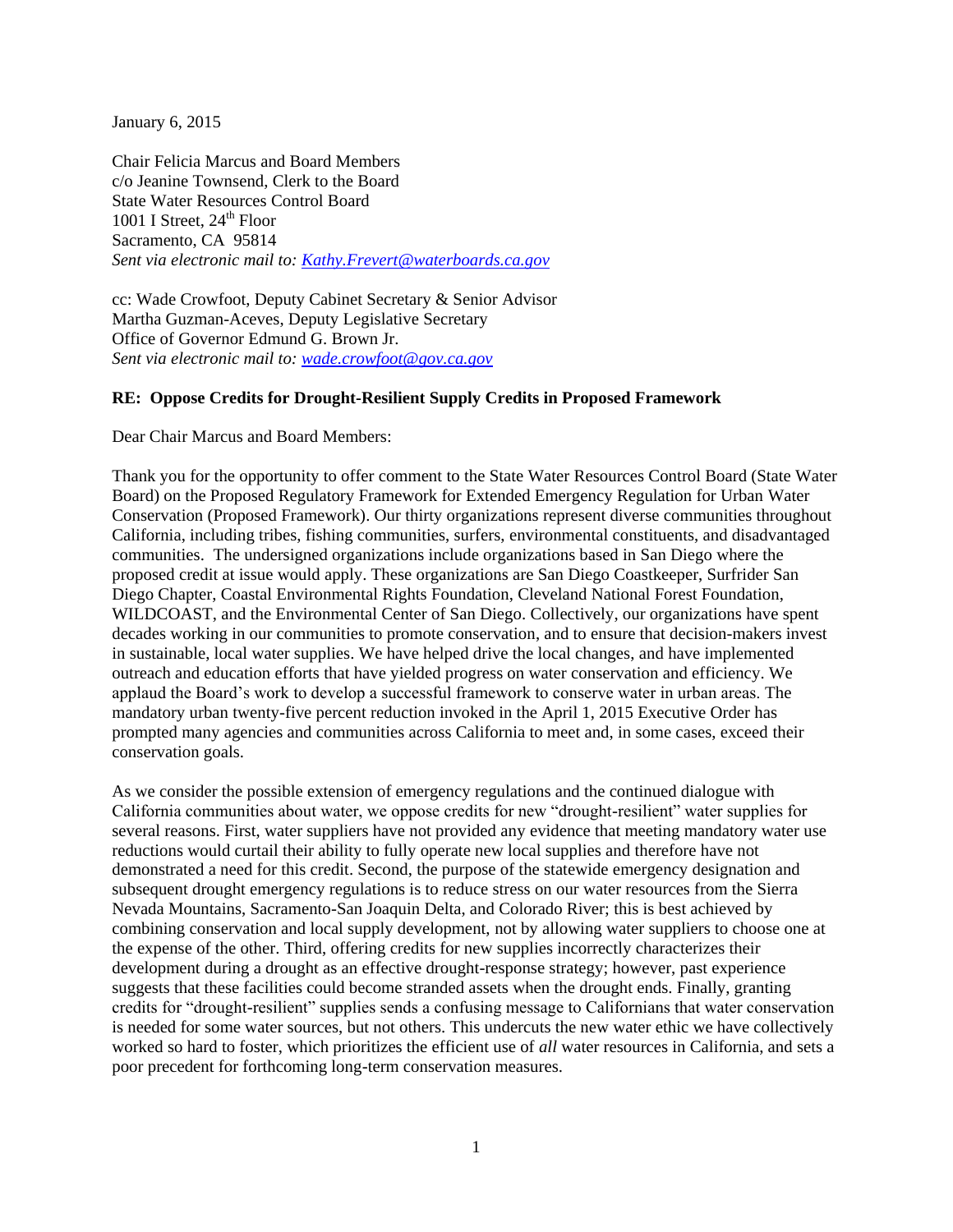## Supply Credits Would Effectively Perpetuate Water Imports from Impaired Waterbodies.

Water suppliers argue that compliance with mandatory water use reductions would preclude their ability to fully utilize new, local water supplies. However, no agency has provided a real example of a new supply that could not be fully operational if water reduction targets were met. Because water suppliers are able to operate new supplies under the current conservation mandates, the additional water use allowed under the exemption would effectively be met with imported supplies, putting additional stress on impaired waterbodies, including the Sacramento-San Joaquin Delta. If the goal of the Emergency Regulation is to preserve existing surface and groundwater supplies, then that is best accomplished by combining demand reduction from water conservation and efficiency and new local supply development, not by allowing water suppliers to choose one at the expense of the other, particularly when one option is significantly more cost-effective.

## Supply Credits Undercut the Efficient Use of All Water Sources.

Water conservation and efficiency improvements are broadly recognized as the least expensive, fastest, and most environmentally-sound way to meet water needs.<sup>1</sup> Moreover, they save energy, reduce greenhouse gas emissions, lessen water and wastewater treatment costs, and defer or eliminate the need for costly new water and wastewater infrastructure. The 2015 emergency urban conservation regulations have spurred significant conservation gains. Creating a credit in the extension of emergency regulations for new supplies effectively incentivizes their development in preference to more cost-effective efficiency measures. This increases the cost of providing water service and exacerbates affordability concerns for low-income households.

There are numerous incentives to expand water supplies in California, including Proposition 1 and water reuse and stormwater capture goals. While we strongly support local supply development, we also think there is a need for robust conservation targets. Water conservation and efficiency promote the efficient use of *all* water resources in California, including newly developed local supplies, and help to ensure we maximize the value of investments in new supplies.

## Developing New, Expensive Infrastructure is Not an Effective Drought-Response Strategy.

The proposed credit promotes the development of new supplies as a drought-response strategy; yet, past experience shows that building large water-supply projects in response to drought often results in stranded assets. During the 1987-1992 drought, for example, the City of Santa Barbara completed its desalination facility in March 1992, and shortly thereafter, the drought ended. The plant was eventually decommissioned as the cost to produce the water was too high to warrant use during non-drought periods. Similarly, Australia invested billions of dollars to develop recycled water and desalination plants in response to the Millennium Drought. Several of these plants, including 4 of the 6 large desalination plants and several potable recycling plants, were shut down when the drought ended. Ratepayers continue to pay for those plants while receiving only minimal benefit. While these shuttered plants could be activated if needed (thereby providing a reliability benefit), the treatment technologies could also become obsolete before they are needed and require significant investment to bring them back online, as has happened in Santa Barbara. These examples highlight the risks associated with building large, expensive new supplies to meet needs during drought periods and demonstrate why state policy should not encourage these types of investments as drought-response strategies.

If the State Board moves forward with granting credits for new, local supplies, we urge the Board to set criteria to qualify for the credit. First, water suppliers should have to demonstrate that they will not be able to fully operate the new, local supply if they are required to meet the current conservation target. Second, water suppliers should have to demonstrate that they have appreciably reduced the volume of

l

<sup>&</sup>lt;sup>1</sup> See California Water Plan Update 2013 at Table 1-3 Range of Strategy Unit Costs comparing resource management strategies. [\(http://www.waterplan.water.ca.gov/docs/cwpu2013/Final/Vol3\\_Ch01\\_Introduction.pdf\)](http://www.waterplan.water.ca.gov/docs/cwpu2013/Final/Vol3_Ch01_Introduction.pdf).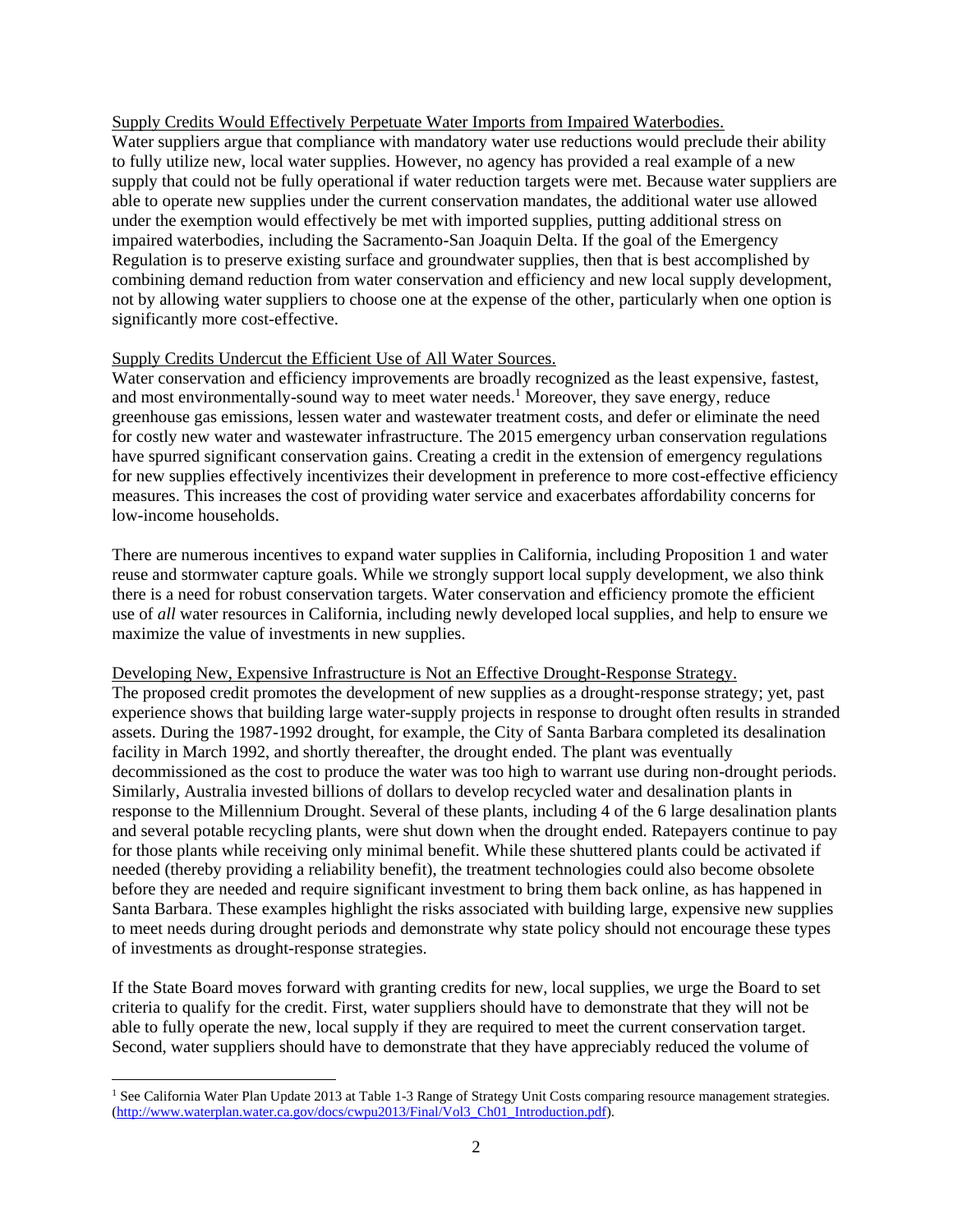imported water. Communities that rely on imported water still have a commitment to the rest of the state to conserve and reduce reliance on these imports. Third, the credit should only be offered to those projects that comply with the State Water Board's preferred technologies as outlined in its regulations, including the recently adopted Desalination Ocean Plan Amendment although the actual need for desalination plants in California is questionable and the complete and long-term extent of their environmental impacts is unknown. If the state is going to recognize these new supply projects, they should be required to adequately analyze and mitigate their environmental impacts. Fourth, water suppliers should meet some efficiency target, such as falling within the bottom 25% of residential per capita water use (July-October) in their respective hydrologic region. This allows water suppliers developing new supplies to maximize the value of these investments. Finally, we urge the State Board to clearly articulate how these credits would be implemented. For example, if the wholesaler develops the new supply, it is unclear whether all retail agencies obtain the credit.

We look forward to working with State Water Board members and staff to continue to improve the Proposed Framework, and to develop solutions to the deepening challenges to long-term water reliability that California faces.

\*\*\*

Sincerely,  $\sqrt{s}$ Susan Jordan Garry Brown California Coastal Protection Network Orange County Coastkeeper

Matt O'Malley **Intervalley** Jennifer Savage San Diego Coastkeeper Surfrider Foundation

Jennifer Clary **Rita Kampalath** Clean Water Action **Heal** the Bay

Kira Redmond **Marco Gonzalez** 

Environmental Center of San Diego

Leslie Tamminen and The Moshiri and The Moshiri Merle Moshiri

Amy Trainer Jason Weiner Environmental Action Committee of West Marin Ventura Coastkeeper

Mati Waiya Gordon Hensley

Julia Chunn Bruce Reznik Surfrider San Diego Chapter Los Angeles Waterkeeper

Linda Krop Laura Hunter Environmental Defense Center Escondido Neighbors United

Santa Barbara Channelkeeper Coastal Environmental Rights Foundation

Dave Grubb<br>
Environmental Center of San Diego<br>
Cleveland National Forest Foundation

Seventh Generation Advisors **Residents** For Responsible Desalination

Wishtoyo Foundation San Luis Obispo Coastkeeper